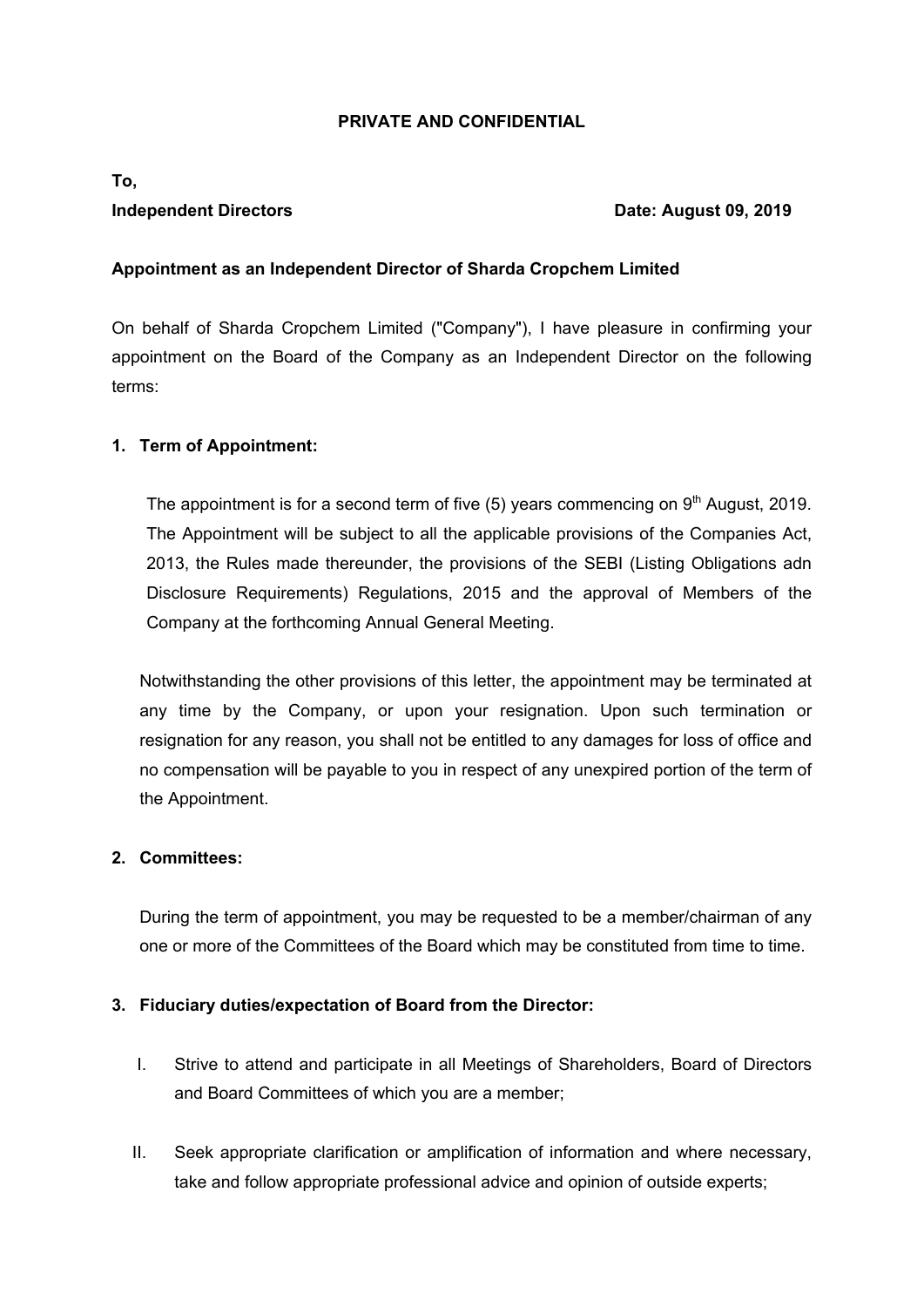- III. Undertake appropriate induction and regularly update and refresh your skills, knowledge and familiarity with the Company;
- IV. Where you are having concerns about the running of the company or a proposed action, ensure that these are addressed by the Board and to the extent that they are not resolved, insist that your concerns are recorded in the minutes of the Board Meeting;
- V. Keep yourself well informed about the company and the external environment;
- VI. Not to unfairly obstruct the functioning of an otherwise proper Board or committee of the Board meeting;
- VII. Ascertain and ensure that the company has an adequate and functional vigil mechanism and to ensure that the interests of a person who uses such mechanism are not prejudicially affected on account of such use;
- VIII. Report concerns about unethical behaviour, actual or suspected fraud or violation of the company's code of conduct or ethics policy;
- IX. Acting within your authority, assist in protecting the legitimate interests of the Company, shareholders and its employees.
- X. Have a meeting with other Independent Directors of the Company once in a year.

#### **4. Liabilities of Director:**

For the purposes of Companies Act, 2013, you will be held liable in respect of such acts of omission or commission by a company which had occurred with your knowledge, attributable through Board processes and with your consent or connivance or where you had not acted diligently or in accordance with the applicable Laws.

#### **5. Code of conduct:**

During the term of your appointment, you have to comply with the Code of Conduct for Prevention of Insider Trading & Code of Business Conduct & Ethics for Board Members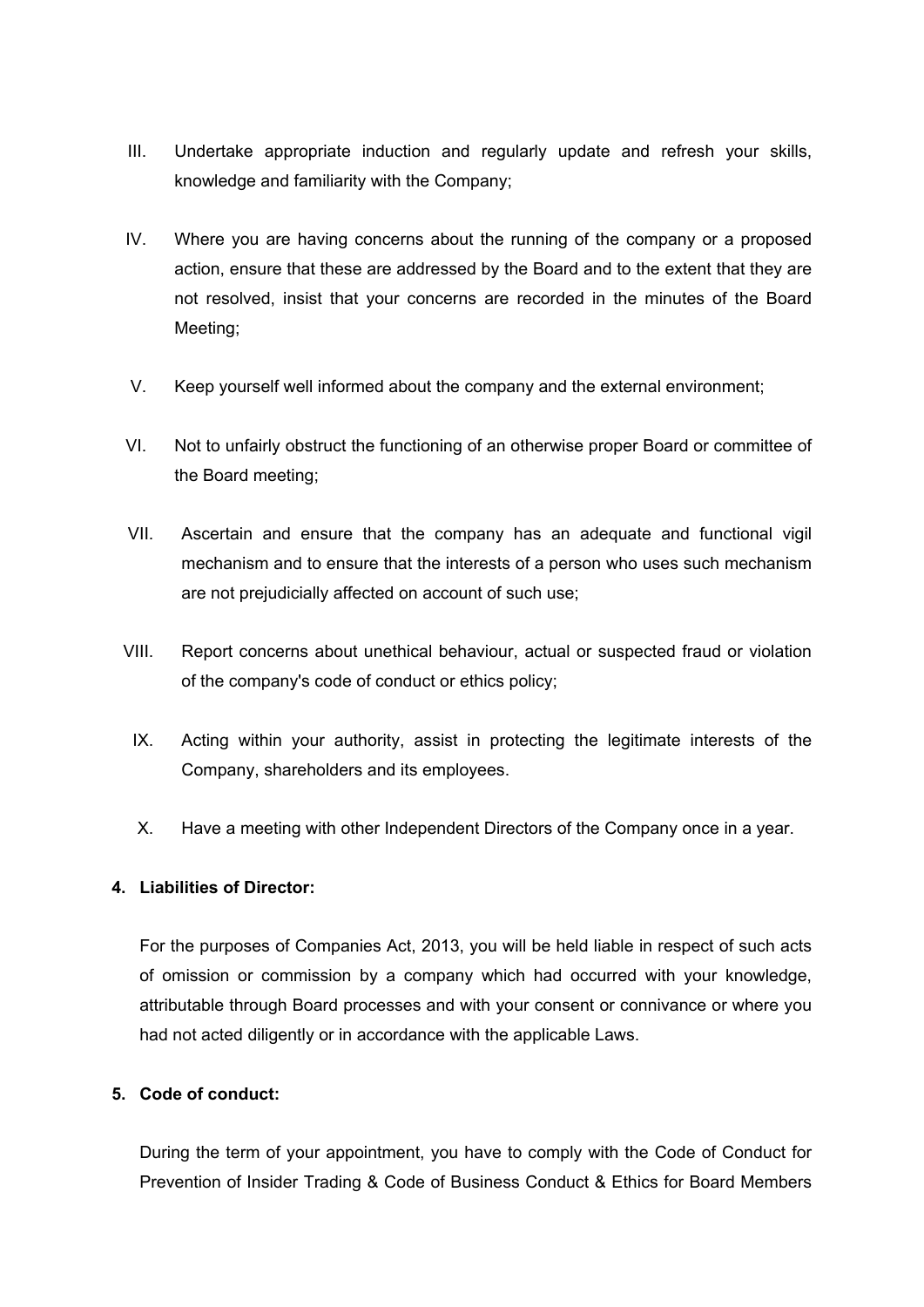and Senior Members to be adopted by the Company and as amended by the Company from time to time.

#### **6. Remuneration:**

As an Independent Director of the Company, you shall be paid sitting fees for attending the meetings of the Board and the Committees of which you are member. The sitting fees for attending each meeting of the Board and its Committees would be determined by the Board from time to time.

Further, the Company will reimburse you for travel, hotel and other incidental expenses incurred by you in the performance of your role and duties.

## **7. Confidentiality:**

All information acquired during your appointment is confidential to the Company and should not be released, either during your appointment or following termination (by whatever means) to third parties without prior clearance from the Chairman unless required by law or by the rules of any stock exchange or regulatory body. On reasonable request, you shall surrender any documents and other materials made available to you by the Company.

#### **8. Insurance:**

The Company will take an appropriate Directors' and Officers' Liability Insurance Policy and pay the premiums for the same. It is intended to maintain such insurance cover for the term of their appointment, subject to the terms of such policy in force from time to time.

### **9. Termination:**

- a. You may resign from your position at any time and should you wish to do so, you are requested to serve a reasonable written notice on the Board.
- b. Continuation of your appointment is contingent on your getting re-elected by the shareholders in accordance with provisions of Companies Act, 2013 and the Articles